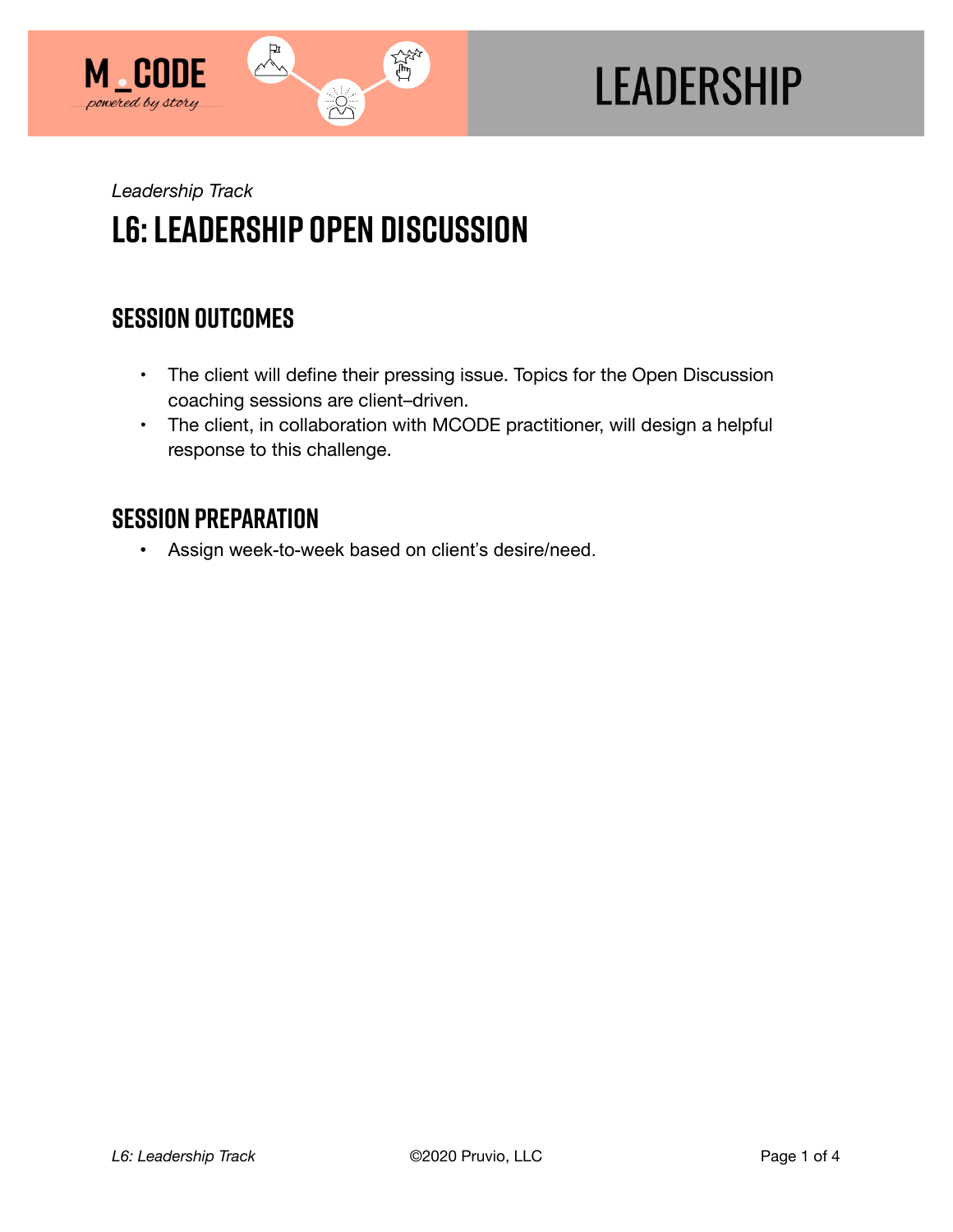## **COMMUNICATION**

One week ahead of the appointment send an email message similar to this to your client:

*Greetings \_\_\_\_\_\_\_\_,* 

*I'm looking forward to connecting again with you in our upcoming coaching session. Our next coaching session is scheduled on \_\_\_\_\_\_ at \_\_\_\_\_\_ [via Zoom (the link is here) or face to face at (address)].* 

*In our last session together we explored \_\_\_\_\_\_\_, and in response you committed to \_\_\_\_\_\_\_\_. We'll begin our next session – before diving into our main topic – with you sharing some of how this commitment is playing out. I look forward to hearing of your progress and any questions you have or challenges you've faced.* 

*Our focus for the upcoming session will be "Open Discussion" around a leadership issue that presents a pressing concern for you. Come ready with what you would like to process.* 

*I look forward to our time together.* 

*Sincerely,* 

*Certified MCODE Practitioner*

*\_\_\_\_\_\_\_\_\_\_\_\_\_\_\_\_\_*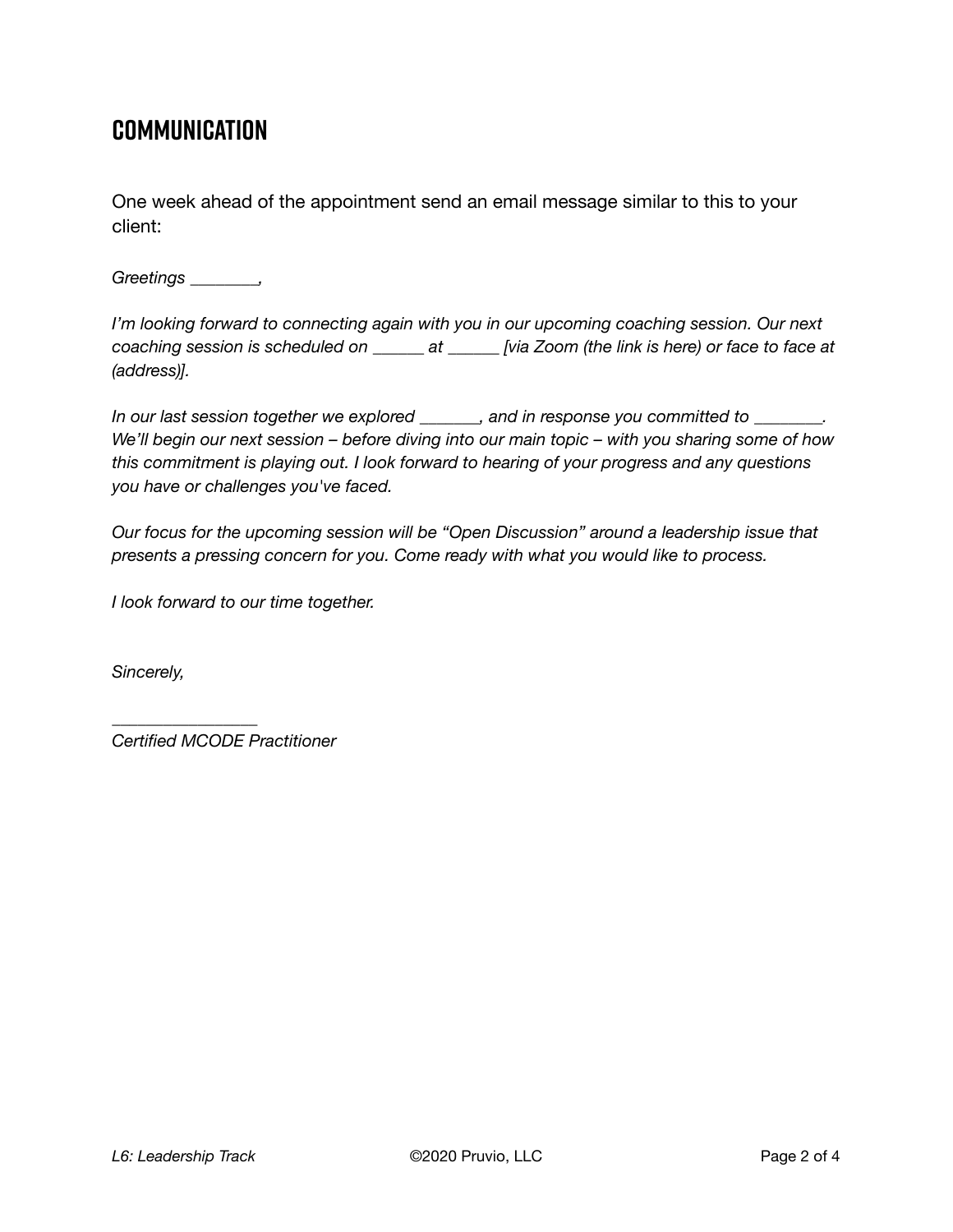## **SESSION OUTLINE**

#### **Meet + Greet [3 minutes]:**

*Practitioner Note: Come with something personal to share with your client (no more than 30 seconds of this 3 minute block). Then ask them to share, and follow up with at least one probing question.* 

**Accountability [2 minutes]:** "Our last session together we talked about \_\_\_\_\_\_\_\_\_\_. In response you committed to exactled building in this commitment playing out? Have you had an opportunity to reflect on or apply anything more from our session? [Client responds].

*Practitioner Note: For each coaching session – whether it is a scripted format or an open discussion format – keep the F.L.O.W. coaching model front and center in your mind. Make running notes through the session and keep track of where you are in the model and particularly when you transition from one segment to another. Make note of specifically where in the F.L.O.W. pattern you are seeing the energy and the "aha" moments. These will be key insights when you guide the client to potential action items at the the "W.ork It" segment of the F.L.O.W. model. Also, keep close tabs on the clock. It's the coach's responsibility to strike the healthy balance between following the improvisation of the session WITHIN the bounds of time and topic. This takes practice, and watching the clock is vital.*

**Transition / Preview [1 Minute]:** "Our coaching session rhythm oscillates between choreographed sessions where we walk through a particular principle and open discussions where you as a client bring and issue and drive the agenda. Today we are moving into an open discussion and in a moment I'm going to ask you to share an issue you'd like to tackle.

#### **Consultative Coaching Conversation and F.L.O.W. Response [45 minutes]:**

*Practitioner Note: In this section you will guide your client through the F.L.O.W. (F.ind Out, L.earn About, O.wn, W.ork It) process to surface one pressing challenge. Your goal is to help surface the client's F.L.O.W. (F.ind Out, L.earn About, O.wn It, W.ork It) for this challenge.*

**F.ind Out:** What is a current leadership challenge you would like to discuss?

**L.earn About:** Consider your achievement stories and the motivation flow embedded in them. How might recalling your recurring pattern of trigger–process–outcome" help you design a helpful response?